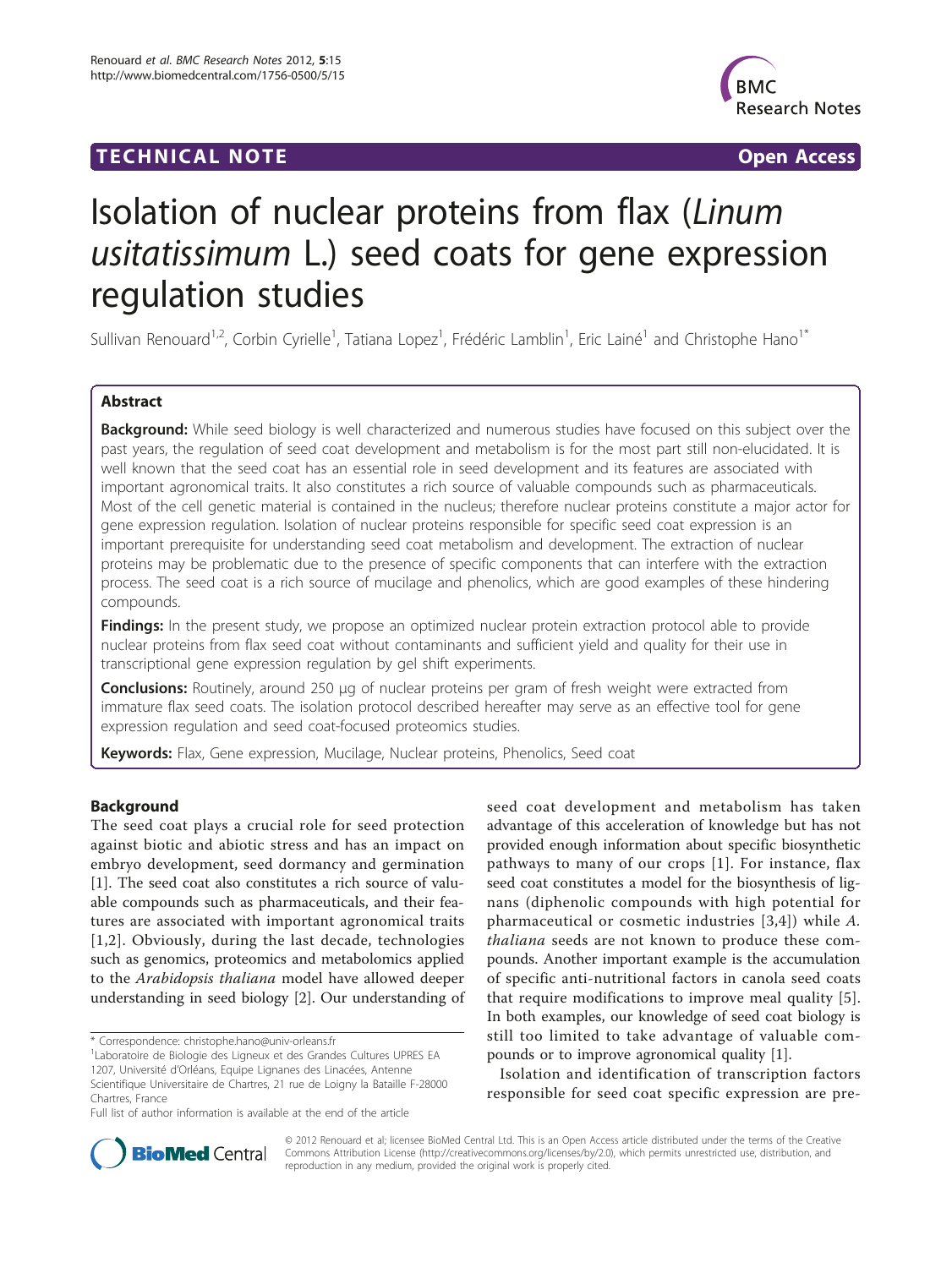<span id="page-1-0"></span>requisites for the understanding of seed coat development and metabolism regulation. Transcription factors represent only 0.001 to 0.01% of the total cellular protein content and their extraction could be a great challenge [[6](#page-6-0)]. Moreover, compared to other organisms, plants are generally more problematic for protein extraction because they contain high levels of proteases and interfering compounds that can both hinder extraction itself, DNA binding experiments or gel-based separation [[7](#page-6-0)]. Despite the availability of commercial kits and published protocols it is well known that in most cases the extraction procedure must be optimized for each plant species, tissue, or cell compartment [\[7,8](#page-6-0)]. The seed coat generally harbors high quantities of interfering compounds such as polyphenols, mucilage, starch and lipid derivatives [[1\]](#page-6-0) that can severely affect the performance of protein extraction. Phenolic compounds can build irreversible complexes with proteins and it has been shown that oxidation of phenolics by oxidases and peroxidases can cause streaking and generate artefactual spots on 2D electrophoresis gels [[7](#page-6-0)]. The presence of mucilage may also hinder the separation of proteins due to their swelling in aqueous medium [[9\]](#page-6-0). So far, no protocol published has been designed for the extraction of nuclear proteins from seed coat.

The aim of this study was to extract DNA binding nuclear proteins suitable for gene expression study by gel shift experiments using seed coats of immature flaxseeds as starting material. Gel shift assay is the first step of transcription factor study and this method has been widely used in the study of sequence-specific DNAbinding proteins such as transcription factors [[6\]](#page-6-0). The assay relies on the ability for a protein to bind a labeled DNA fragment in vitro, followed by electrophoretic separation of DNA-proteins complexes that migrate more slowly than free DNA fragments. The key to success of gel shift assay relies on the availability of a sufficient amount of high-quality nuclear protein extracts containing native transcription factors. Flax seed coat is rich in both mucilage and phenolics and therefore constitutes a good example of the presence of these compounds that can interfere with the extraction process. Established methods (commercial and published protocols) have failed to provide suitable nuclear proteins from seeds for gel shift assay. In the present study, we describe an optimized and efficient protocol for the extraction of nuclear proteins from flax seed coat, compare it to other methods and discuss the critical steps. Given the fact that, in a number of plant species, seed coats contain either high mucilage or phenolic contents (e.g. in Brassicaceae, Solanaceae and Linaceae species), the isolation protocol described below may serve as an effective tool for gene expression regulation and proteomics focusing on seed coat in these species.

# Methods

## Plant material

Linum usitatissimum L. (linseed cultivar Barbara) immature seed coats (development stage S2 [[3\]](#page-6-0) (torpedo stage, 16 days after flowering), Figure 1a) were used as starting material.

## Commercial or published methods for nuclear proteins extraction

One commercial kit (CelLytic PN for plant nuclei isolation kit from leaves, Sigma) and two published methods [[10,11\]](#page-6-0) were tested as described by manufacturer or following author's recommendations for the extraction of nuclear protein from immature flax seed coats. The commercial kit (Sigma) was designed for nuclear protein extraction from Arabidopsis thaliana leaves whereas the two published methods were designed and used respectively for nuclear protein extraction from Phaseolus vulgaris whole seeds [[10\]](#page-6-0) and maize embryos [[11\]](#page-6-0).

#### Optimized nuclear protein extraction protocol

The workflow of the optimized protein extraction protocol is summarized in Figure 1b.



days after flowering, square representing 1 mm<sup>2</sup>; b. Workflow of the optimized protocol for extraction of an active nuclear protein fraction from flax seed coat. (For more details see Methods).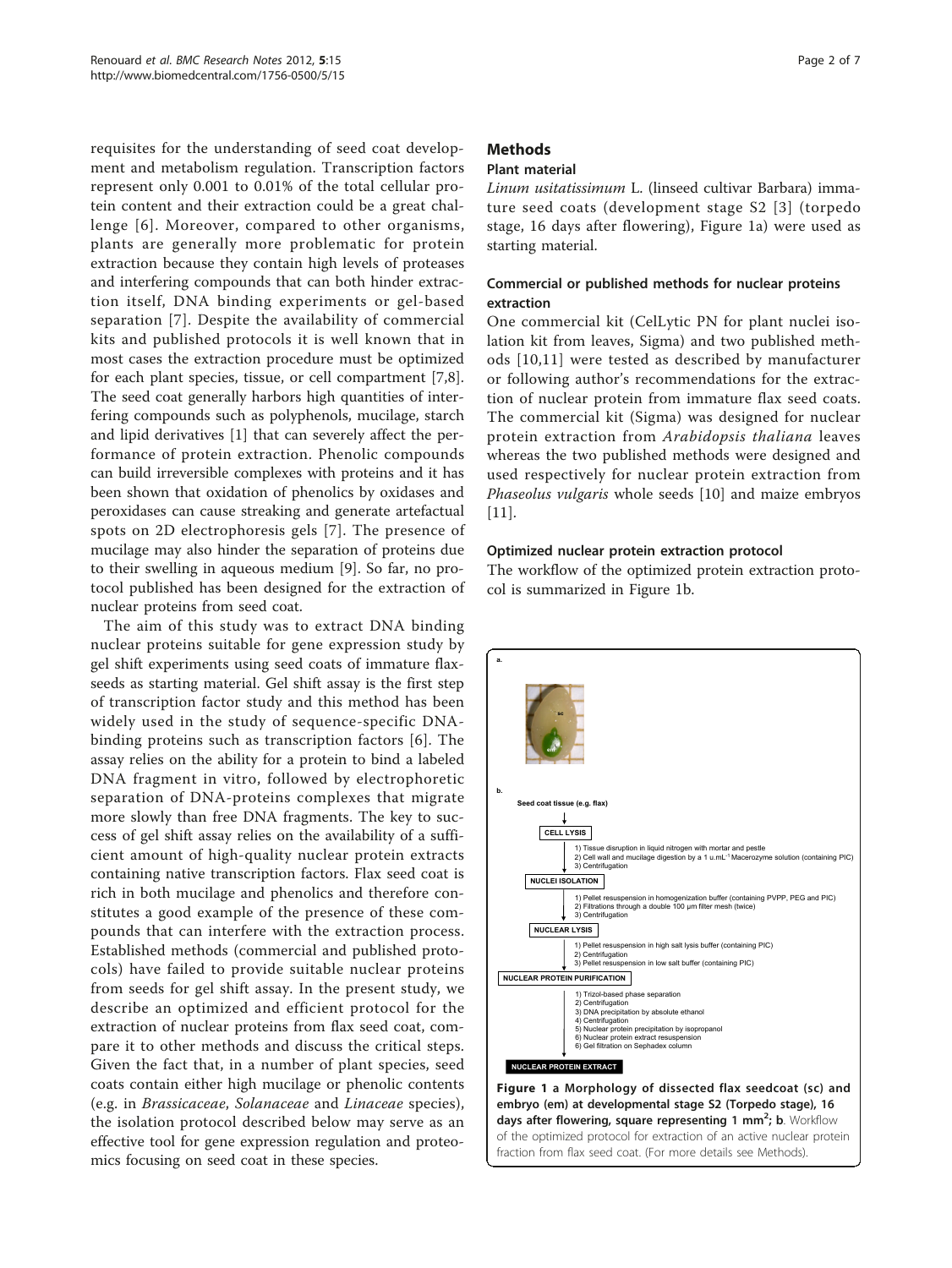#### Cell lysis

Seed coats were ground in liquid nitrogen and incubated in a 100 mM citrate-phosphate pH 4.8 buffer containing 1 unit.mL-1 Macerozyme for 1 h at 25°C.

#### Nuclei isolation

After centrifugation at 8,000 g for 10 min at 4°C, the pellet was resuspended in homogenization buffer pH 8.5 containing 0.44 M sucrose, 2.5% (w/v) Ficoll 400, 5.0% Dextran 40, 25 mM Tris-HCl (pH7.6) 10 mM MgCl<sub>2</sub>, 10 mM  $\beta$ -mercaptoethanol, 0.5% (v/v) Triton X100 and 1% (w/v) PVPP, 2% (w/v) PEG-8000 and 1% (v/v) protease inhibitor cocktail for plants (PIC; Sigma P9599), filtered twice through a double 100 μm filter mesh (Sigma) and centrifuged at 2,000 g for 5 min at 4°C.

#### Nuclear lysis

The pellet was washed twice in a solution containing 25 mM Tris (pH 8.5), 5 mM  $MgCl<sub>2</sub>$ , 2% (v/v) glycerol, 10 mM  $\beta$ -mercaptoethanol and 1% (v/v) PIC) and resuspended in high salt buffer (20 mM HEPES (pH 7.5), 25% (v/v) glycerol, 0.42 M NaCl, 1.5 mM  $MgCl_2$ , 0.2 mM EDTA, 0.5 mM DTT and 1% (v/v) PIC), the mixture was left at 4°C for 40 min and occasionally vortexed. Following centrifugation at 8,000 g for 10 min at 4°C, the pellet was resuspended in a low salt buffer (20 mM HEPES (pH7.8), 20 mM KCl, 1.5 mM  $MgCl_2$ , 0.5 mM DTT, 25% glycerol and 1% (v/v) PIC).

#### Nuclear protein purification

Then the resuspended pellet was submitted to a phenol-based purification step: 1 ml of Trizol (guanidium isothiocyanate-phenol-chloroform solution) was added and mixed by pipetting. This solution was then vigorously vortexed for 20 min at 4°C for further nuclear lysis and nuclear proteins solubilization. Following a 5 min incubation at room temperature, 0.2 ml chloroform was added and the mixture was vortexed for 15 s and incubated 5 min to allow phase separation by centrifugation at 12,000 g for 15 min at 4°C. The upper phase containing RNA was removed and the DNA was precipitated by addition of 0.3 ml absolute ethanol. The phenol/ethanol phase was carefully mixed, incubated 3 min at room temperature and centrifuged at 2,000 g for 5 min at 4°C to pellet the remaining DNA. Supernatant was transferred into a new tube for further precipitation of the nuclear proteins by addition of 1.5 ml 100% isopropanol. Following 15 min incubation at room temperature, the nuclear protein were pelleted by centrifugation at 15,000 g for 15 min at 4°C and then resuspended in 1 mL of storage buffer  $(20 \text{ mM Tris pH } 7.5, 1 \text{ mM EDTA}, 1 \text{ mM MgCl}_2, 10)$ mM KCl, 5% glycerol). Residual phenol and salts were removed by gel filtration onto a G-25 Sephadex desalting column.

#### Estimation of contamination by cytosolic proteins

The presence of contaminating proteins was estimated using alcohol dehydrogenase (ADH) activity assay [\[12](#page-6-0)] as an indication of cytosolic protein presence.

The ADH specific activity was assayed spectrophotometrically with ethanol as substrate. NADH production from NAD was measured by increase in absorbance at 340 nm at 25°C [[12\]](#page-6-0). The reaction mixture contained 0.1 M Tris-HCl (pH 9.0), 2 mmol NAD and 1% (v/v) ethanol in a final volume of 5 ml.

#### Protein concentration determination

The protein concentration was determined using a fluorometer and the Quant-iT Protein Assay Kit (Invitrogen) adapted for the Qubit fluorometer according to the manufacturer's protocol.

#### Protein western blot and dot blot

Nitrocellulose membranes (BioRad) were prepared and nuclear proteins were applied on the membrane as a dot following manufacturer's recommendation. Nitrocellulose membranes were blocked with 10% nonfat milk in TBS containing 0.1% Tween-20 for 1 h, incubated with a 1:1000 dilution of the commercial antibodies, previously used for plant cellular compartments characterization [[8\]](#page-6-0), anti-histone H1 (Sigma, H7665) or anti-actin 2 (Sigma, A2066) antibodies produced in rabbit for 1 h at room temperature and then washed in PBS containing 0.1% Tween-20 three times for 5 min. Blots were incubated with a 1:4000 dilution of the commercial antirabbit secondary antibody peroxidase-conjugated (Roche) for 1 h at room temperature, and developed using Lumi-Light Plus POD substrate (Roche). The color intensity was analyzed and quantified by densitometry using a digital camera (AlphaImager 1220; Alpha Innotech Corporation) and densitometry software (Alpha Innotech Corporation).

# Gel shift assay

The band shift assay was performed using the nonradioactive Roche Gel Shift assay kit according to manufacturer's instructions with 10 μg nuclear protein preparation and 10 nM of 5'-Digoxigenin-labeled double stranded oligonucleotide 5'-GAGCATGCTAAC-CAAAATGT-3' containing a MYB binding site (underlined and bold) present in the promoter region of LuPLR1 gene [\[3](#page-6-0)]. This oligonucleotide was synthesized by Eurofins MWG Operon. The assay was carried out at room temperature for 30 min in a final volume of 25 μL in binding buffer (Roche). The binding reaction products were separated on a nondenaturating 6% acrylamide:bis-acrylamide gel (37.5:1) in a low ionic strength buffer (6.7 mM Tris, pH 7.5; 1 mM EDTA, pH 7.5 and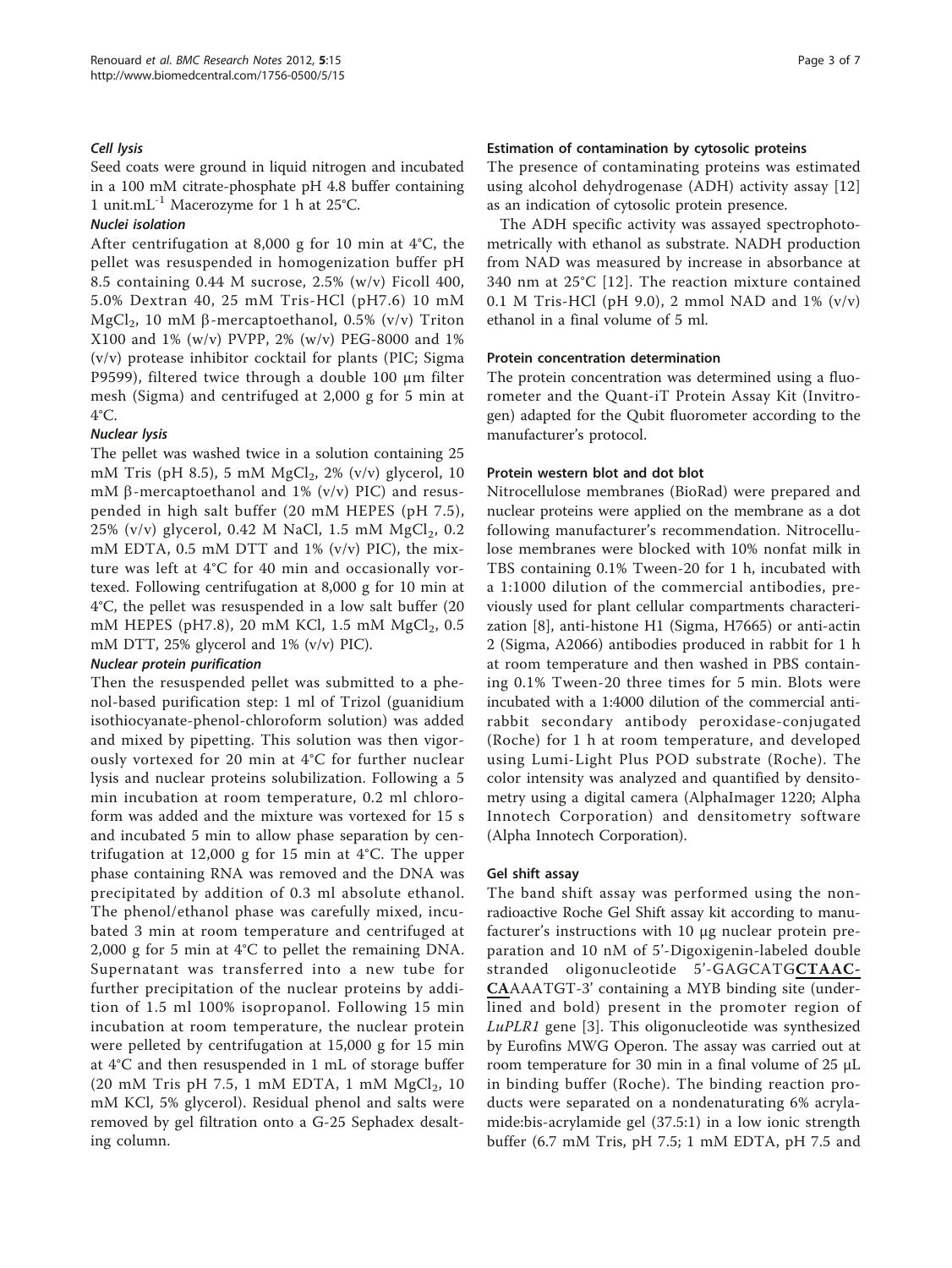<span id="page-3-0"></span>3.5 mM sodium acetate) at 4°C. The next steps were carried out according to manufacturer's instructions for the Roche Gel Shift assay kit.

#### Treatment of data

All data presented in this study were the means of at least three independent replicates ± standard error of the mean. Comparative statistical analyses of groups were performed using Student's t-test or one-way analysis of variance according to the data. In figures, the same letter indicates that values are not significantly different. All statistical tests were considered significant at  $P < 0.05$ .

#### Results and discussion

#### Evaluation of published methods for nuclear protein extraction

Attempts to use published or commercial protocols on immature flax seed coat for nuclear protein extraction for gene expression regulation were unproductive.

The CelLytic PN extraction kit from Sigma, a commercial adaptation of a protocol described to isolate nuclear proteins from A. thaliana leaves [[12\]](#page-6-0), yielded up to 168.5 μg proteins per gram fresh weight (Table 1). The presence of nuclear proteins in this fraction was confirmed by protein blot using an anti-histone H1 antibody (Figure 2), suggesting that the preparation is enriched in nuclear proteins. But this final extract also appeared contaminated by a non negligible amount of non-nuclear proteins, evidenced by the presence of ADH activity in the final extract (Table 1). The presence of these contaminants could partly explain the fact that this extract failed to produce active DNA binding nuclear protein for gel shift assay. Only a very faint retardation signal was observed (Figure [3\)](#page-4-0).

Similar results were obtained with two published protocols designed specifically for nuclear protein extraction from seed. The first protocol was designed for extraction of nuclear protein from Phaseolus vulgaris seed ([[10](#page-6-0)], published method 1) and for the second, from maize embryos ([[11\]](#page-6-0), published method 2). Using immature flax seed coat as starting material, these two protocols yielded higher amounts of protein 188.2 and 173.8 μg per gram fresh weight as compared to the result obtained with the commercial kit (Table 1). But as already observed with the commercial protocol, despite the clear presence of nuclear proteins in these



extracts (Figure 2), these two extracts were also contaminated by cytoplasmic fraction (Table 1). Gel shift assay with these two extracts produced detectable but very weak retardation signal (Figure [3](#page-4-0)).

Table 1 Nuclear protein extract concentration and quality estimated by the contamination by non nuclear (cytosolic) fraction nd: not detected; the same letter indicates that values are not significantly different ( $P > 0.05$ ). Value is mean ± standard error

|                                                   | Commercial<br>kit    | <b>Published method 1</b><br>[10] | Published method 2<br>[11] | Optimized protocol (present<br>study) |
|---------------------------------------------------|----------------------|-----------------------------------|----------------------------|---------------------------------------|
| Protein concentration (µq.mq <sup>-1</sup><br>FW) | $168.5 + 7.2a$       | $188.2 + 6.6^{\circ}$             | $173.8 + 9.0^{b}$          | $247.8 \pm 6.1^{\circ}$               |
| AdH specific activity (AU.mg <sup>-1</sup> FW)    | $20.7 + 3.0^{\circ}$ | $88 + 12^{bc}$                    | $159 + 38^{\circ}$         | $nd^a$                                |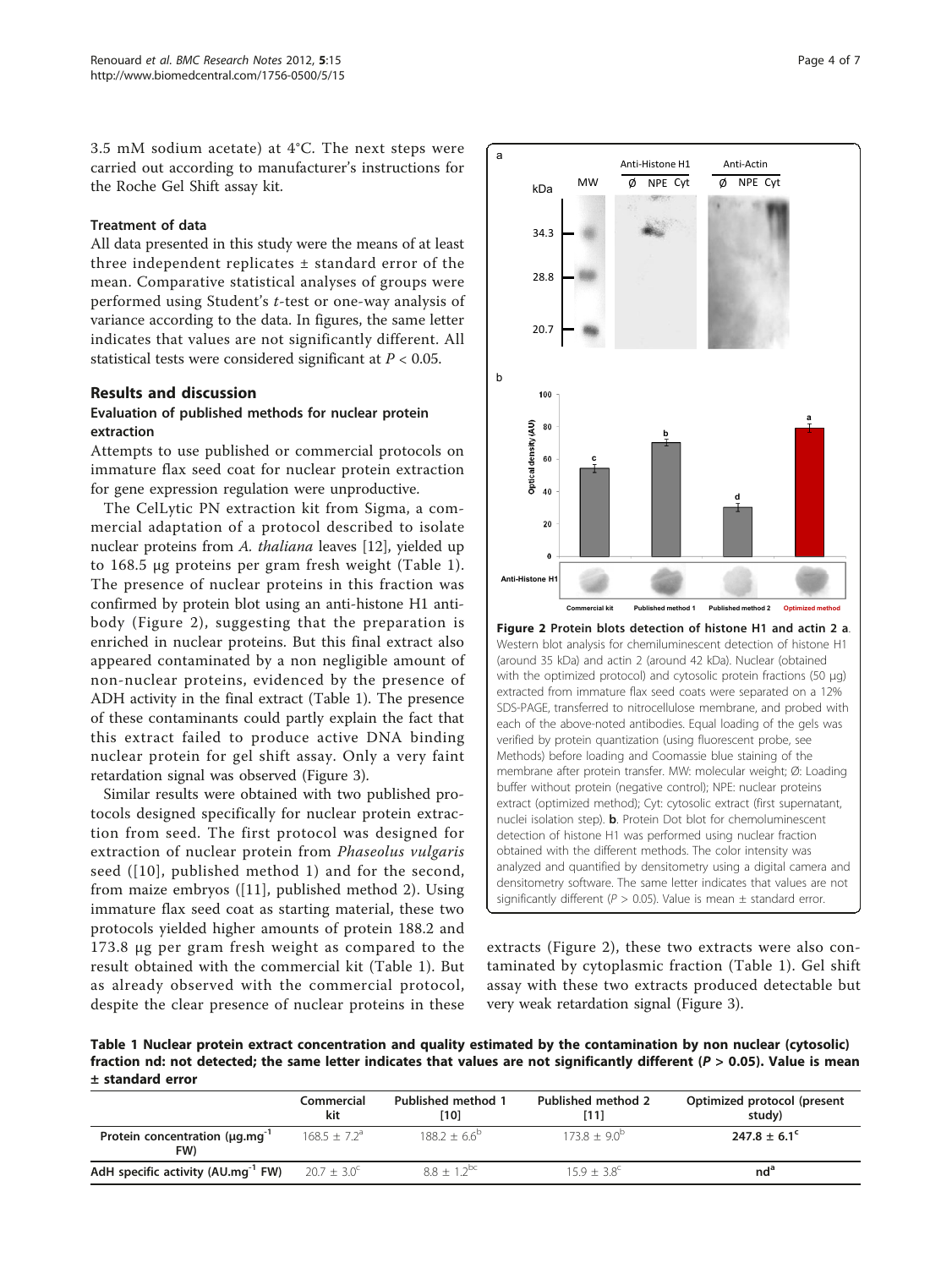<span id="page-4-0"></span>

It was frequently observed that in most cases extraction procedure has to be optimized for each plant tissue or cellular compartments [[7,13\]](#page-6-0). The results confirmed this observation. Nuclear protein extraction requires improvements and adaptations for their use with tegument as starting material. The absence of protocols designed for extraction of nuclear proteins from this valuable cell compartment has motivated this study.

#### Optimized protocol for nuclear protein extraction from seed coats

The optimized protocol for nuclear proteins extraction from seed coats described in the present study shares common features with established protocols in its

general scheme but several critical steps were added or modified to address specific problems encountered during extraction. The general scheme of this optimized protocol for nuclear protein extraction from seed coat is presented in Figure [1b](#page-1-0) and described in detail in the Methods. It consists of the following steps: 1) cell lysis, 2) nuclei isolation (Additional file [1](#page-5-0)), 3) nuclear lysis and 4) nuclear protein purification. The critical steps are discussed hereafter.

In the first part of this work, we observed that whatever the protocol used, the final extract had high viscosity and a pale brown coloration (data not shown) that led us to suspect the presence of both mucilage and oxidized phenolics. Seed coats generally contain high quantities of phenolics and mucilage, associated with starch and lipid derivatives [[1\]](#page-6-0). It has been observed that phenolics and mucilage can severely affect the performance of the protein extraction and separation [[7,9\]](#page-6-0). For example, oxidized phenolics can build complexes with proteins and interfere with gel separation but also affect DNA binding capacity of the extracted proteins [[7,14](#page-6-0)]. The use of seed coats as starting material results in a concentration effect of these interfering compounds. Flax seed coats contain huge amounts of phenolic compounds [[3](#page-6-0)] and mucilage [[4](#page-6-0),[9](#page-6-0)] that are able to hinder the protein extraction. Adaptations described below were performed to minimize problems generated by the presence of these compounds found in high amounts in the seed coats.

Following tissue disruption in liquid nitrogen, a pretreatment with Macerozyme was performed. Macerozyme is an extract of Rhizopus sp., which displays pectinase, cellulase and hemicellulase activities. Indeed, we have observed that Macerozyme (an enzyme mixture commonly used for protoplasts isolation) was able to efficiently degrade the mucilage layer covering flaxseeds (ruthenium red staining disappearance and the reducing sugars release were observed, Additional file [2\)](#page-6-0). This enzymatic mucilage removal allowed the recovery of a less viscous extract and has been previously proved to be beneficial for both proteins [\[9](#page-6-0)] and lignans [[4](#page-6-0)] recovery from flaxseed.

To address the problems of viscosity and coloration of the final extract, due the presence of cell wall polysaccharides and phenolics, PEG 8000 and Polyvinylpolypyrrolidone (PVPP) were added in the homogenization buffer. Mucilage is abundant in a number of major crops seed coats belonging to the Brassicaceae, Solanaceae and Linaceae species [\[1](#page-6-0)] and in the aerial parts of plants belonging to families such as Crassulaceae, Cactaceae or Malvaceae as well as around the root tips of every plant. PEG 8000 have previously been used to avoid problems linked to the presence of polysaccharides during RNA isolation [[3](#page-6-0),[15\]](#page-6-0). PVPP is able to trap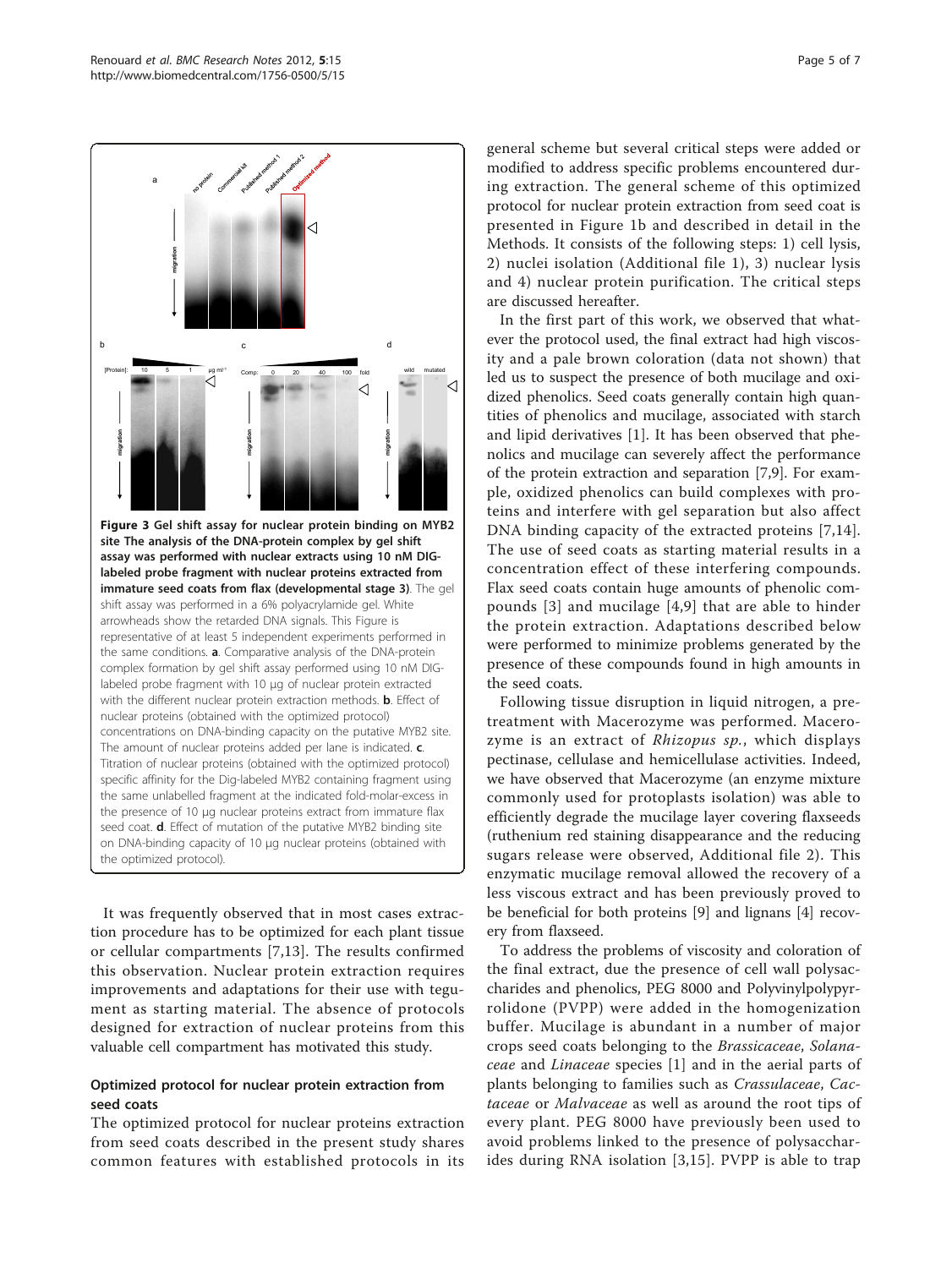<span id="page-5-0"></span>the phenolic compounds and prevent the formation of complexes with proteins [\[7,14\]](#page-6-0).

Subsequent to high salt nuclear lysis and protein precipitation, a phenol-based protein purification step using Trizol was essential. It allowed complete removal of the nucleic acids that can interfere during gel shift assay and also of remaining starch granules still present in the extract at this stage. Trizol phase separation has been previously used for nuclear protein extraction from Xerophyta viscose [[8\]](#page-6-0). Following this purification step, phenol and salts were then efficiently eliminated by gel filtration performed by Sephadex G25 column. This last purification step was required because phenol has to be totally removed to obtain better DNA-binding capacity of the nuclear protein extract.

It is noteworthy that the protease inhibitor cocktail for plants (PIC) was added in every buffer used. It has the advantage of a wider range of inhibition as compared to the frequently used PMSF (phenylmethanesulfonylfluoride, a serine protease inhibitor). Addition of PIC appears to be essential during Macerozyme digestion, as this cell wall degrading mixture, not being a purified enzyme preparation, can as well display some protease activity.

#### Comparison of the optimized protocol with other published methods

The addition of several critical steps for optimal extraction of nuclear protein from seed coat was not detrimental to the protein yield since the 247.8 μg.mg-1 FW of nuclear protein in the final extract was significantly higher than those obtained with the other tested methods (Table [1;](#page-3-0) a one dimension SDS-PAGE analysis of the nuclear proteins obtained with this optimized method is shown in Additional file [3](#page-6-0)). This could be due to a better release of protein entrapped into or linked with co-extracted soluble phenolics and/or mucilage, as well as to a less important loss during filtration and centrifugation steps as a consequence of the reduced viscosity of the extract. The presence of nuclear protein was evidenced by protein western and dot blotting performed using an anti-histone H1 antibody (Figure [2a, b\)](#page-3-0), previously used to characterize nuclear protein extracts from the resurrection plant Xerophyta viscose [[8\]](#page-6-0). As shown in Figure [2a,](#page-3-0) histone H1 was presented only in the nuclear protein extract (obtained with the optimized protocol) and not in the cytoplasmic fraction. If all methods resulted in an effective nuclear protein extraction, the yield varied considerably according to the method used and better results were obtained with our optimized protocol (Figure [2b](#page-3-0)). Beside these quantitative variations, qualitative differences were also observed since ADH activity was undetectable in the final nuclear protein extracts of the optimized protocol, assessing a high purity of the purified nuclear proteins

(Table [1](#page-3-0)). The absence of contamination by non nuclear proteins of the nuclear protein extract obtained with the optimized protocol was further accessed by western blot using an anti-actin 2 antibody: a signal was detected only in the cytosolic fraction and not in the nuclear protein extract (Figure [2a](#page-3-0)). Finally gel mobility shift experiments were performed using a labeled double stranded DNA fragment containing the binding site and nuclear proteins extracted from maturing flax seed coat (Figure [3\)](#page-4-0). Gel shift experiments clearly evidenced a high and reproducible  $(n = 6)$  mobility shift of the DNA fragment containing a MYB2 binding site with nuclear proteins obtained with the optimized protocol (Figure [3a\)](#page-4-0). This interaction was even more pronounced at a higher concentration of nuclear proteins (Figure [3b\)](#page-4-0). Specific competition with the same but unlabelled DNA fragment containing the box fully out-competed the DNA-protein interaction at a 100-fold molar excess (Figure [3c](#page-4-0)). Moreover, mutation of the putative MYB2 binding site resulted in a complete loss of the retarded signal (Figure [3d](#page-4-0)). These notable gains were also observed in other experiments using probes containing other fixation sites for seed coat specific transcription factor such as ABRE boxes (abscisic acid responsive element; data not shown). These results highlight the effective binding affinity of the nuclear proteins extracted from flax seed coats using our optimized protocol.

#### Conclusion and potential uses

To the best of our knowledge this study describes the first nuclear protein extraction protocol optimized for seed coat. This protocol allows an efficient removal of interfering compounds from the final protein samples, thus providing high quality nuclear protein extracts, suitable for transcriptional gene regulation studies. It was used to obtain nuclear protein from flax seed coat with minimal contamination and sufficient yield and quality for subsequent use in gel shift experiments. Given the fact that a number of plant species harbor either high mucilage or phenolic contents (or both) in their seed coat (e.g. in Brassicaceae, Solanaceae and Linaceae species), this optimized protocol could be of great interest for workers involved in DNA-protein interaction or proteomics studies in these species to obtain information on specific seed coat development and metabolism.

#### Additional material

[Additional file 1: S](http://www.biomedcentral.com/content/supplementary/1756-0500-5-15-S1.PPT)tructure of the isolated nuclei from immature flax seed coats a. Nuclei micrograph under the light microscope. b. Detail of one nucleus micrograph under the light microscope. c. RNA visualization of Ribogreen-stained nucleus micrograph under fluorescence (excitation 480 nm, emission 520 nm). Nuclei were visualized under the oil immersion lens without and with fluorescence, respectively, using a Leitz-inverted microscope DIAVERT. The bar